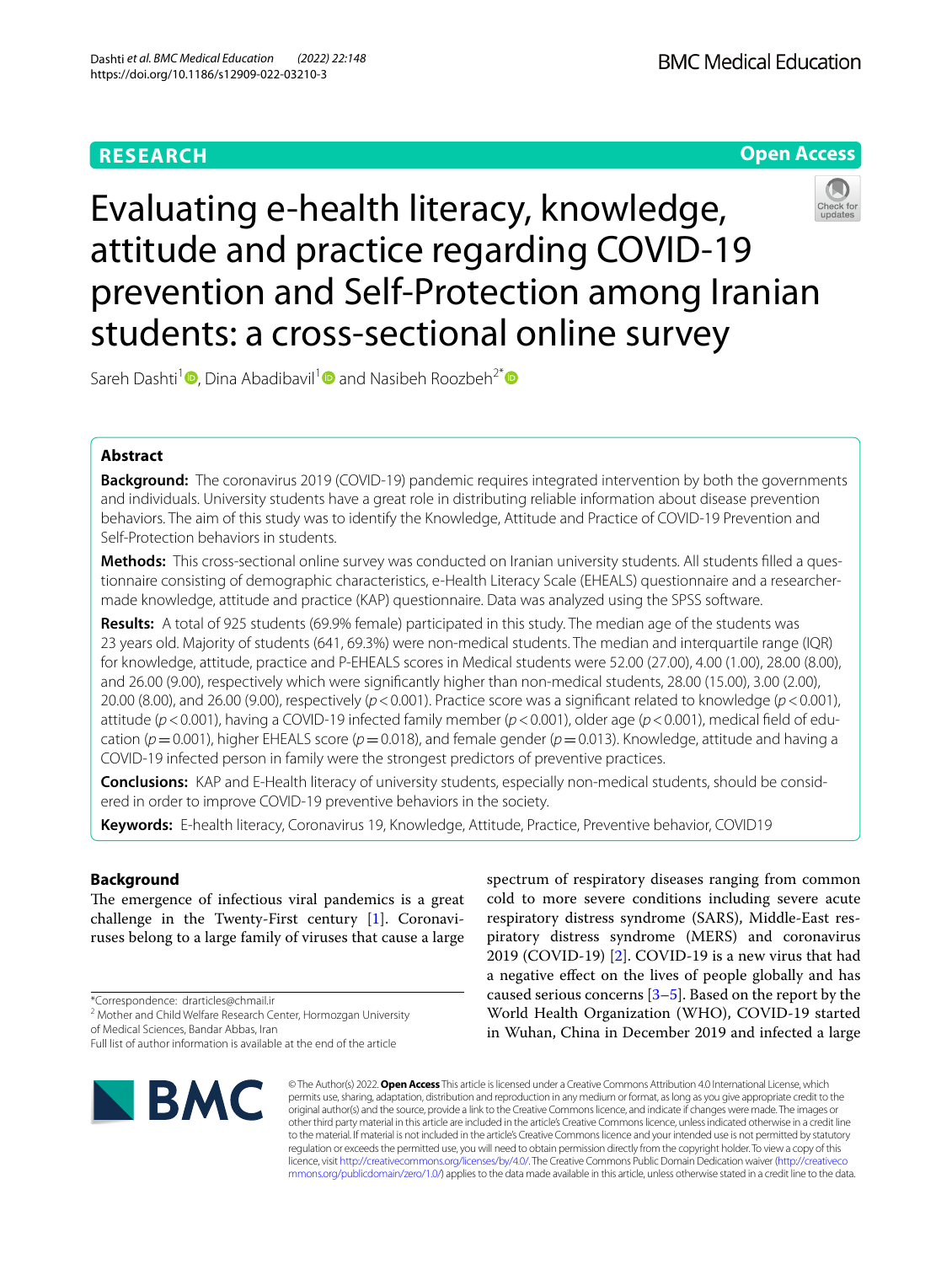number of people worldwide [[6\]](#page-8-4). In January 2020, WHO declared COVID-19 a global concern that requires an integrated global reaction [\[7](#page-8-5)]. As the virus spread is airborne, the virus spread in almost all the countries within one month  $[8]$  $[8]$ . The virus primarily spreads through close contact especially through cough and sneeze that spread droplets as far as 6 m  $[8, 9]$  $[8, 9]$  $[8, 9]$  $[8, 9]$ . The Center for Disease Prevention and Control (CDC) reported that the incubation period of COVID-19 is approximately two weeks [\[8](#page-8-6)]. As symptomatic patients were quarantined, the main source of virus spread were asymptomatic patients and individuals in their incubation period  $[10]$  $[10]$ . Therefore, it became mandatory for all the population to follow social distancing [\[10](#page-8-8)]. To date, no defnite treatment has been found for COVID-19  $[8]$  $[8]$  $[8]$ . Therefore, due to the contagious nature of the disease and lack of quarantine infrastructure as well as lack of a defnite treatment, tele-health and telemedicine have been used by countries in performing health care services in the COVID-19 pandemic era [[11–](#page-8-9)[13](#page-8-10)].

Governments are responsible for promoting the knowledge and providing the required infrastructures for social distancing and COVID-19 prevention. People's knowledge on these issues is a detrimental factor in the success in disease prevention and control [\[14](#page-8-11)]. Internet is a means for health education. The advantages of using internet in education include low costs, speed in fnding the answers to questions, accessibility and anonymity [\[10](#page-8-8), [15\]](#page-8-12). Therefore, e-health and e-health literacy were introduced as a new entity in the feld of health education. E-health is defned as the use of information technology for improvement of in health and healthcare services [[16\]](#page-8-13). E-health literacy is defined as the ability to search, fnd, review and evaluate health information from electronic sources. Internet use, including opportunities, possible harms, and equality in public access to internet, literacy level, age and gender, other than the conventional factors affect health literacy.  $[16]$ . Currently various online health education sources are providing education materials. These sources can be categorized into special and non-special sources. The special sources provide health information by professionals and include governmental, at ministerial, medical school or medical faculty levels, private websites, personal weblogs, websites of health and medical clinics and private organizations. The non-specifc sources provide information from unprofessional informants that mainly pertain to health-related news, medical and health related information for public users, information regarding medical and healthcare clinics, doctors and hospitals, as well as consulting users in the choice of services. E-health was shown to have a signifcant efect on knowledge, healthy behavior and ability in following up medical services [\[17\]](#page-8-14). E-health has a crucial role in healthcare decision making and disease prevention behaviors, including hand hygiene, wearing masks and other preventive strategies [[18\]](#page-8-15). Low level of e-health literacy is associated with poor understanding of health information and medical recommendations for disease prevention. Therefore, low e-health level can lead to reduced use of preventive services, regular physician visits, increased duration of admission and increased treatment costs and subsequently increased morbidity and mortality [\[19](#page-8-16)]. Iran is one of the countries afected by COVID-19 [[20\]](#page-8-17). Among all people, it is essential to pay attention to students, especially medical students, because of their place in society and having basic information about health issues, traveling in high-risk environments and dealing with COVID-19 patients [\[21](#page-8-18)]. It seems that lack of knowledge regarding the routes of transmission and preventive rules for COVID-19 and awareness about the risks of COVID-19 infection can signifcantly infuence the success in COVID-19 prevention strategies. University students comprise the educated portion of the society and are supposed to have high level of knowledge, attitude and practice towards health and care issues. Their knowledge, attitude and practice not only afect their own lives but also has an infuence on the society. On the other hand, the level of knowledge of university students on health issues can be a determinant for the efficiency of education provided by the authorities. To the best of our knowledge no study has yet assessed the e-health literacy about COVID-19 in Iran or in the world. Furthermore, no study has yet been conducted in Iran regarding the relationship between e-health literacy and knowledge, attitude and practice (KAP) of students regarding disease prevention behaviors. Understanding the relationship between KAP and e-health can help stakeholders in planning preventive strategies in order to design efective interventions in the shortest possible time. Therefore, the aim of this study was to identify the Knowledge, Attitude and Practice of COVID-19 Prevention and Self-Protection behaviors in students.

# **Methods**

## **Subjects and design**

This cross-sectional study was conducted on medical and non-medical university students in Iran based on online survey. The calculated sample size for this study was 925 subjects. Subjects were recruited based on convenience sampling.

Inclusion criteria were being Iranian citizen, studying in a university in Iran, and willingness to participate in the study. Exclusion criteria were incomplete questionnaires, being a fresh graduate and Iranian citizen who were studying in foreign universities.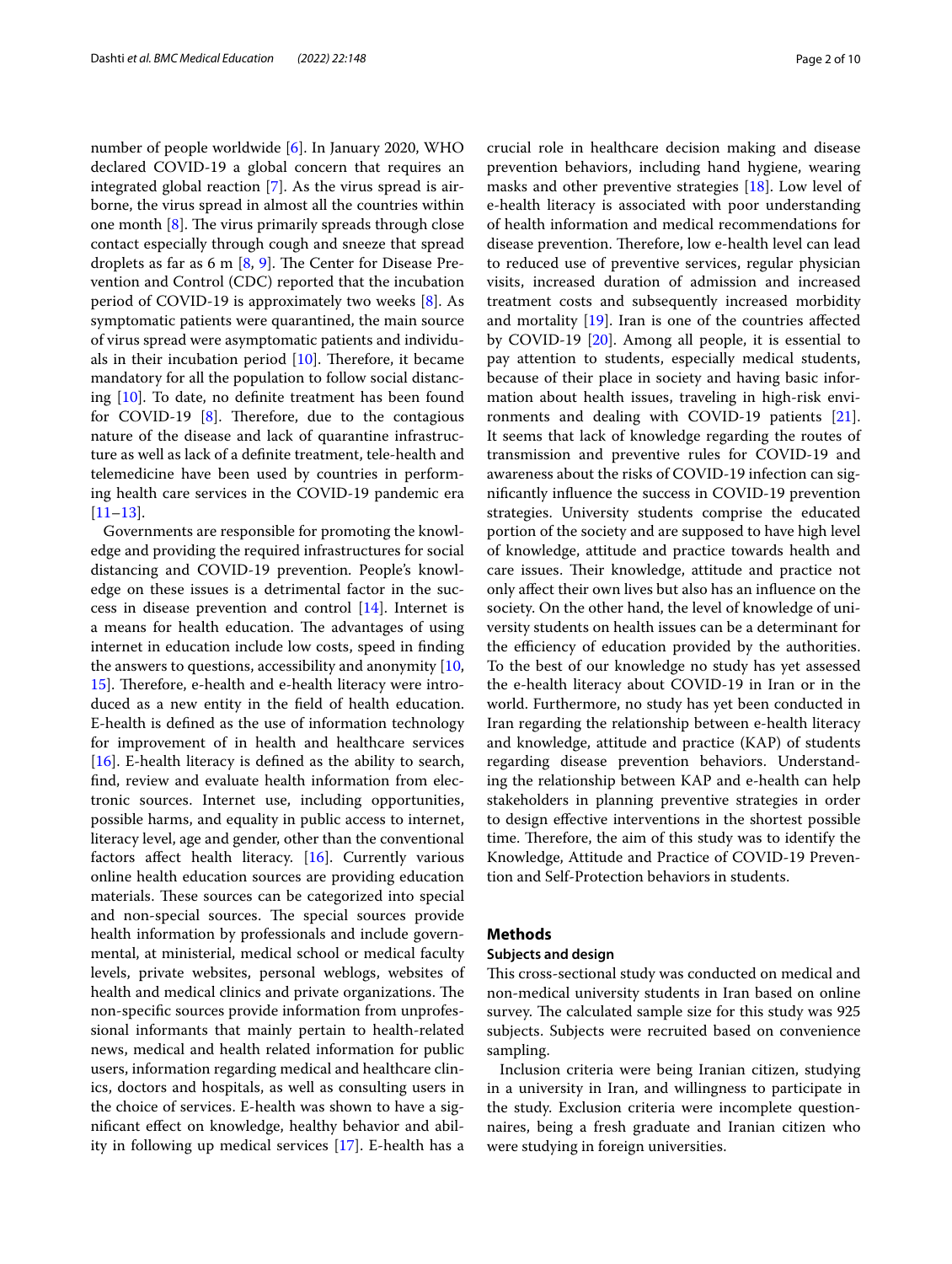# **Study procedure**

An Online questionnaire was designed and prepared by researchers and was made available through a link. The link was presented in social media groups that included the highest number of medical and non-medical students.

Students were notifed about the online questionnaire through a link provided via social media groups. In the frst page of the survey, the purpose of the study was explained to the students and students could only access the questions if they agreed to participate in the study by clicking on I agree bottom. Subjects could only fll the questionnaire once.

## **Study instruments**

The online questionnaire consisted of demographic, KAP and e-health literacy questionnaires. Demographic questionnaire consisted of characteristics including age, sex, marital status, type of university, and level of education as well as history of COVID-19 infected in a family member, duration of daily internet use, being vaccinated for infuenza in 2019, and possessing thermometer at home.

The KAP questionnaire was a researcher-made instrument that assessed the level of knowledge, attitude, and practice of the students regarding symptoms, progression, prevention and treatment of COVID-19. The KAP questionnaire was prepared in Persian language and included 40 questions that assessed knowledge (scores ranging from 0 to 83), four questions that assessed attitude (scores ranging from 0 to 4) and 40 questions that assessed practice (scores ranging from 0 to 40) (Table [1](#page-3-0)). The face and content validity of the questionnaire was assessed by an expert panel consisting of a PhD graduate in Reproductive Health with an experience in design and validating questionnaires and a Medical doctor. The reliability of the questionnaire was assessed on a group of 55 students, who were not entered the main study. The overall Cronbach's alpha for the questionnaire was 0.778.

E-Health literacy of the students was assessed using the Persian translate of the e-Health Literacy Scale (P-EHEALS) questionnaire. This questionnaire consisted of 8 questions that were scored based on a 5-point Likert scale (Table  $1$ ). The reliability and validity of the P-EHEALS questionnaire was previously assessed in a study on Persian students (overall Cronbach's alpha was 0.89) [\[22](#page-8-19)].

## **Statistical analysis**

Statistical analysis was conducted using the statistical package for social sciences (SPSS) version 16. The normality of continuous data was assessed using the Kolmogorov–Smirnov test. As data was not normally distributed median and interquartile range (IQR) were used to present data. Frequency and percentage were used to present categorical data. Comparison of data between medical and non-medical groups was performed using the Mann–Whitney test. Comparison of the distribution pattern of categorical data between groups was conducted using the chi-square test. In order to assess the relationship between theory compartments and outcome, a regression model was created with practice score as target and other study variables as predictors. Level of statistical significance was  $p < 0.05$ .

# **Results**

Of the total 6100 target population 925 completed the online questionnaire  $(15\%$  response rate). The median and IQR for age of the students were 23.00 (4.00) years. Majority of students (647, 69.9%) were female. Of the 925 students 641 (69.3%) were studying in non-medical felds, while 284 (30.7%) were studying in medical felds. Demographic characteristics of the students are shown in Table [1.](#page-3-0) There was a significant difference in gender distribution ( $p < 0.001$ ), level of education ( $p < 0.001$ ), type of study ( $p = 0.006$ ), academic semester ( $p < 0.001$ ), marital status ( $p = 0.011$ ), history of COVID-19 infection in family  $(p < 0.001)$ , and influenza vaccination in the previous year (*p*<0.001) between medical and non-medical students (Table [2](#page-6-0)).

The scores of the knowledge, attitude, practice and EHEALS questionnaires are shown in Table [2](#page-6-0). There was a signifcant diference in terms of knowledge, attitude, practice and EHEALS scores between medical and nonmedical students  $(p < 0.001$  each) (Table [3\)](#page-6-1).

The best fitted linear regression model to identify the predictors for practice score as the outcome is shown in Table [3.](#page-6-1) The overall R squared vale of the model was 0.655 indicating the 65.5% of the variance in practice score could be explained by the model. Based on the regression model there was a signifcant relationship between practice score and knowledge score (*p*<0.001), attitude score  $(p<0.001)$ , having a COVID-19 infected person in family (*p*<0.001), age (*p*<0.001), medical feld of education ( $p=0.001$ ), EHEALS score ( $p=0.018$ ), and female gender  $(p=0.013)$  (Table [4](#page-6-2)). The most powerful predictor of practice score was knowledge, followed by attitude, having a COVID-19 infected person in family and age.

# **Discussion**

Health literacy is a central issue in controlling the global spread of COVID-19 through disease prevention and preparation of health systems for combating the disease in a short period of time  $[23]$  $[23]$ . The WHO indicated that low level of health literacy has a role in global health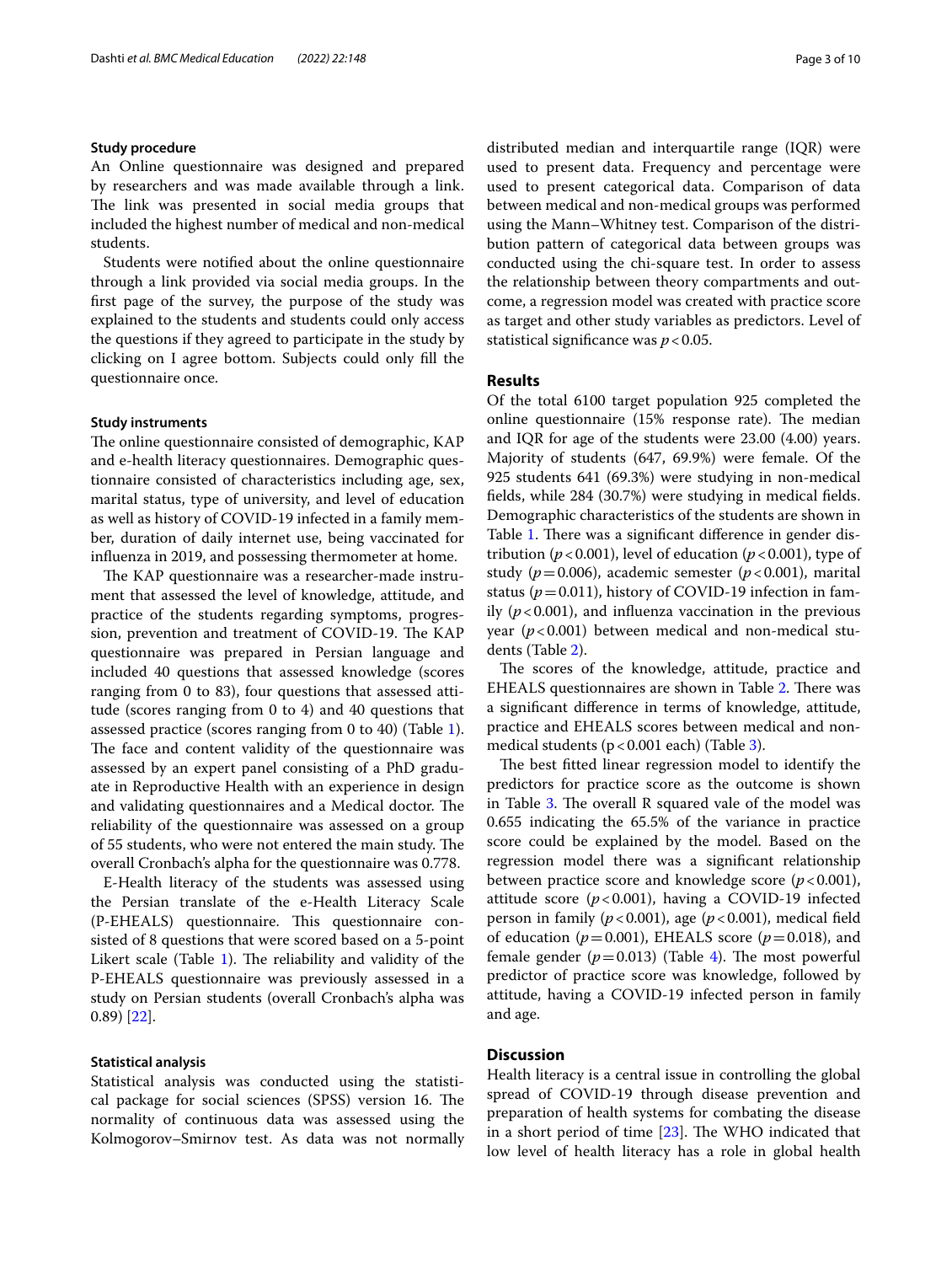# <span id="page-3-0"></span>**Table 1** Content of the KAP and e-Health literacy questionnaires

| Ouestionnaire     | Item                                                                                                                                               |
|-------------------|----------------------------------------------------------------------------------------------------------------------------------------------------|
| e-Health literacy | I know how to find valuable information sources in the internet                                                                                    |
|                   | I know how to use internet to answer my health questions                                                                                           |
|                   | I know the health information sources in the internet                                                                                              |
|                   | I know where to find useful health information in the internet                                                                                     |
|                   | I know how to use online information to meet my health needs                                                                                       |
|                   | I have the required skills to evaluate online health information                                                                                   |
|                   | I can categories online health information sources from very useful to very useless                                                                |
|                   | I have high self-confidence in using internet to meet my health and wellness needs                                                                 |
|                   | I prefer to use Persian language in searching health websites                                                                                      |
|                   | I have the required self-confidence in searching health information online                                                                         |
|                   | On average, I pass  hours using internet                                                                                                           |
|                   | Health condition (healthy, COVID-19 infected, healthy but having a friend or family member with the disease and looking for<br>health information) |
|                   | I use general/specific websites to obtain health related information                                                                               |
| Knowledge         | Symptoms of COVID-19                                                                                                                               |
|                   | Alarming symptoms in COVID-19                                                                                                                      |
|                   | High risk population for acquiring COVID-19                                                                                                        |
|                   | Percentage of infected people who develop symptoms                                                                                                 |
|                   | Percentage of infected people who are hospitalized                                                                                                 |
|                   | Percentage of infected people who die due to COVID-19                                                                                              |
|                   | The mean number of people an infected person can infect                                                                                            |
|                   | High risk places for becoming infected                                                                                                             |
|                   | The cause of COVID-19                                                                                                                              |
|                   | Is the cause of COVID-19 influenza virus?                                                                                                          |
|                   | Coronavirus is not a new virus and previous incidents of coronavirus infections existed in the past                                                |
|                   | Symptoms of all cases of COVID-19 is like common cold                                                                                              |
|                   | Coronavirus is transmitted through respiratory droplets                                                                                            |
|                   | Traveling with a COVID-19 carrier causes infection                                                                                                 |
|                   | Coronavirus is transmitted through insects                                                                                                         |
|                   | The coronavirus family can infect both humans and animals                                                                                          |
|                   | Children do not develop COVID-19                                                                                                                   |
|                   | Hot bath can destroy the virus in the body                                                                                                         |
|                   | Heating mouth and nose with hair drier can destroy the virus in the respiratory tract                                                              |
|                   | Sauna can destroy the virus in the body                                                                                                            |
|                   | Hot vaporizers can destroy virus in the respiratory tract                                                                                          |
|                   | Hand driers cannot destroy the virus alone                                                                                                         |
|                   | Rinsing nose with normal saline can protect against COVID-19                                                                                       |
|                   | Using mouthwash can protect against COVID-19                                                                                                       |
|                   | Drinking alcohol can protect against COVID-19                                                                                                      |
|                   | Garlic can protect against COVID-19                                                                                                                |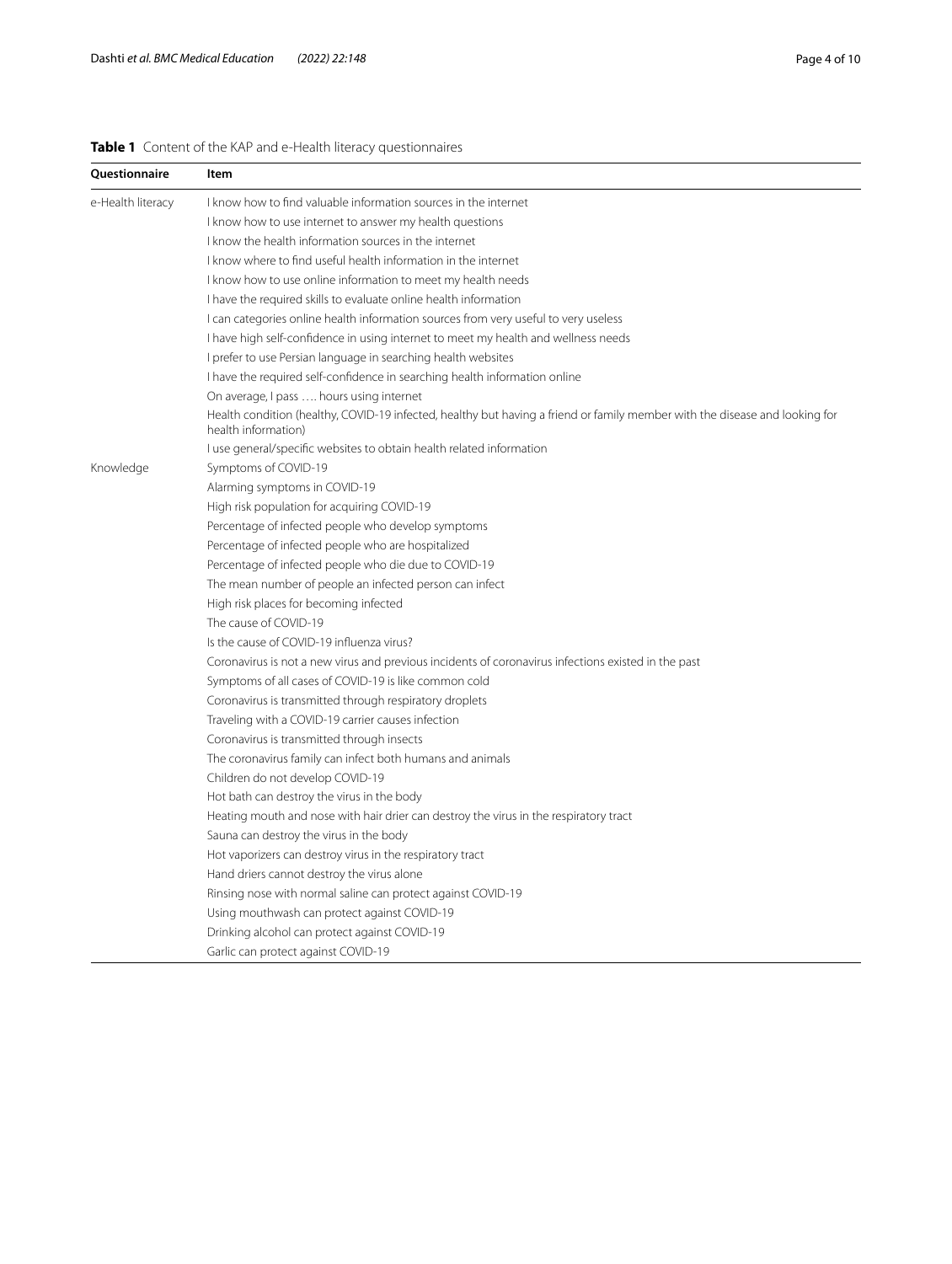# **Table 1** (continued)

| Questionnaire | Item                                                                                                                                                                                                          |
|---------------|---------------------------------------------------------------------------------------------------------------------------------------------------------------------------------------------------------------|
|               | Washing hands with alcohol sanitizers is more effective compared to hand washing with water and soap                                                                                                          |
|               | Asymptomatic patient cannot be a carrier                                                                                                                                                                      |
|               | Hand washing with plain water is not enough to eliminate the virus                                                                                                                                            |
|               | There is no preventive medication for COVID-19                                                                                                                                                                |
|               | Influenza vaccination cannot protect against COVID-19                                                                                                                                                         |
|               | There is no definite medication for COVID-19                                                                                                                                                                  |
|               | Those who pass course of COVID-19 are immune to this virus for the rest of their lives                                                                                                                        |
|               | All infected patients need to be hospitalized                                                                                                                                                                 |
|               |                                                                                                                                                                                                               |
|               | COVID-19 always produces mild symptoms                                                                                                                                                                        |
|               | Only febrile COVID-19 patients can transfer the disease to others                                                                                                                                             |
|               | Those who pass course of COVID-19 do not need to follow hygiene tips and social distancing rules                                                                                                              |
|               | Infected patients and those who were in contact with them should be quarantined for 14 days                                                                                                                   |
|               | Do you think you have sufficient information about COVID-19?                                                                                                                                                  |
|               | Sources of obtaining information regarding COVID-19                                                                                                                                                           |
| Attitudes     | Do you need more information about COVID-19?<br>Health related suggestion to COVID-19 patients<br>Perception about the health threats of COVID-19<br>Prediction of the results of global response to COVID-19 |
|               | Estimation of the duration to contain COVID-19                                                                                                                                                                |
| Practice      | Visiting infected relatives                                                                                                                                                                                   |
|               | Policy makers need to focus on more important issues than COVID-19                                                                                                                                            |
|               | All infected cities should be immediately quarantined                                                                                                                                                         |
|               | Social distancing and healthy recommendations should be strictly followed                                                                                                                                     |
|               | Anyone with a history of travel to contaminated areas or close contact with infected patient should inform the Ministry of Health<br>I prefer to by online instead of going shopping                          |
|               | If I could not by a mask, I will make one at home                                                                                                                                                             |
|               | Only high-risk groups should follow the recommendations                                                                                                                                                       |
|               | COVID-19 pandemic will end with the beginning of hot season                                                                                                                                                   |
|               | Everybody should use his/her personal towel or disposable tissue at home                                                                                                                                      |
|               | Pet owners should watch contacts between their pets and themselves and others                                                                                                                                 |
|               | Relatives of deceased people should not feel shame                                                                                                                                                            |
|               | Although I follow social distancing recommendations, I do not have a good feeling about visiting cured patients                                                                                               |
|               | Lockdown made the opportunity for me to go and visit my relatives and family members                                                                                                                          |
|               | Do you have a COVID-19 patient in your house?                                                                                                                                                                 |
|               | What measures you perform if you have a COVID-19 patient at home?                                                                                                                                             |
|               | What do you do to reduce stress due to the condition?                                                                                                                                                         |
|               | Have you infected with the Coronavirus?                                                                                                                                                                       |
|               | What measures you perform if you have a COVID-19?                                                                                                                                                             |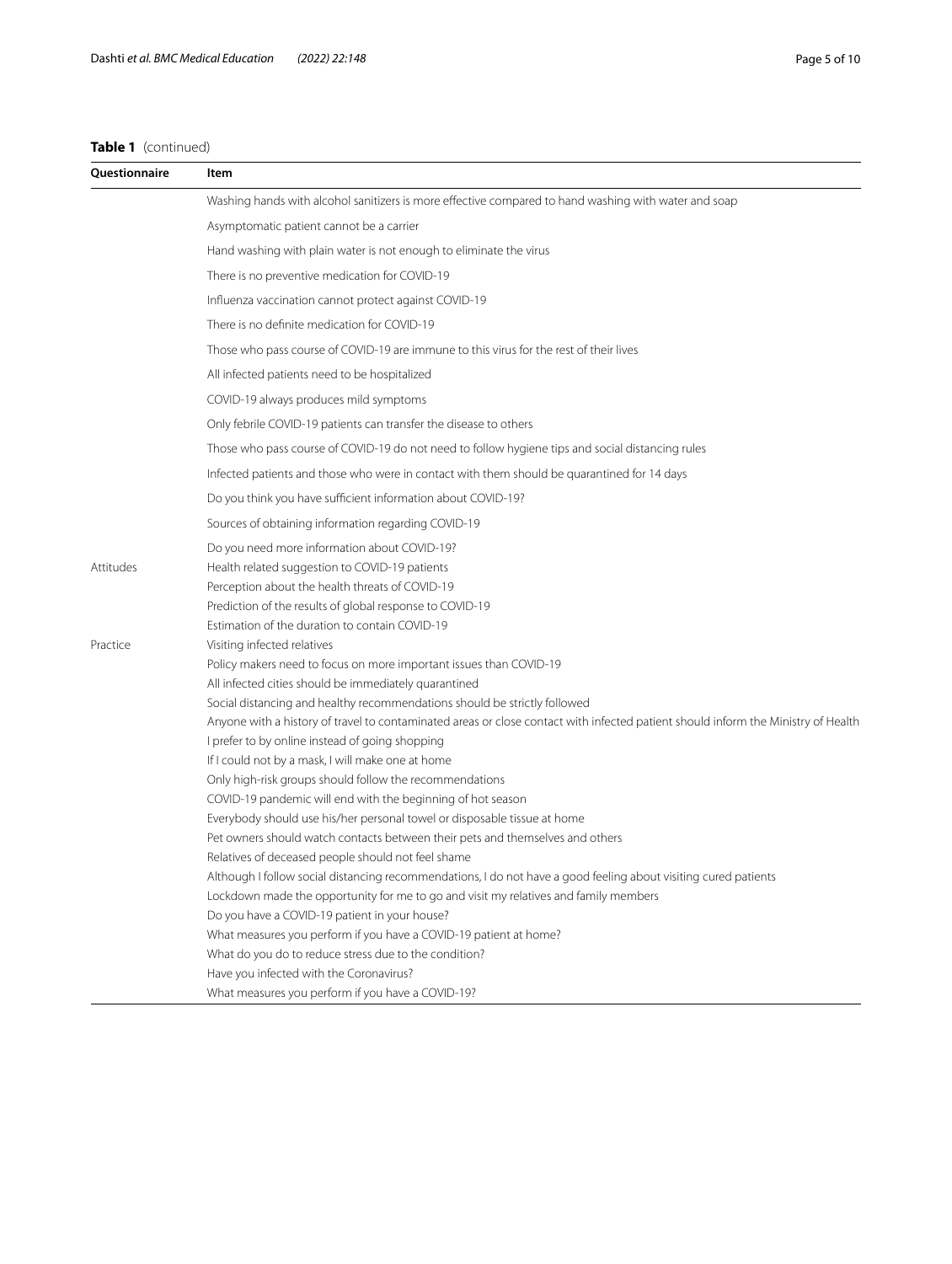# **Table 1** (continued)

| Ouestionnaire | Item                                                                                                                 |
|---------------|----------------------------------------------------------------------------------------------------------------------|
|               | Whish of the social distancing recommendations did you follow?                                                       |
|               | How many hours you wear mask?                                                                                        |
|               | What type of mask have you used during the COVID-19 pandemic?                                                        |
|               | How many times did you leave home in the past week?                                                                  |
|               | Why did you leave home in the past week?                                                                             |
|               | How many times do you wash your hands every day?                                                                     |
|               | How many seconds does your hand washing last?                                                                        |
|               | How many times do you use hand sanitizers a day?                                                                     |
|               | How many seconds do you rub your hands with hand sanitizers?                                                         |
|               | How many times did you leave your city/town from the initiation of the pandemic?                                     |
|               | Why did you leave your city/town from the initiation of the pandemic                                                 |
|               | Have you lost family member(s) or friend(s) due to COVID-19                                                          |
|               | I have prepared medications to counter COVID-19 at home                                                              |
|               | I have purchased masks to protect myself                                                                             |
|               | I have made masks for myself and my family at home                                                                   |
|               | I carry hand sanitizer or soap with me when I am outside my home                                                     |
|               | I participated in funerals during the COVID-19 pandemic                                                              |
|               | I weekly go to graveyard                                                                                             |
|               | I went shopping in the final days of the year (before the Persian New Year)                                          |
|               | I wash groceries with water and soap when I bring them home                                                          |
|               | I heat bread before consumption to kill the virus on its surface                                                     |
|               | I drank alcoholic drinks to combat the virus                                                                         |
|               | I let my children play outside during the lockdown                                                                   |
|               | I let my children visit their gran parents                                                                           |
|               | I frequently sanitize touched surfaces (TV remote control, door handles, table surface, computer keyboard and mouse) |
|               | I do not use my cell phone outside house to prevent it from contamination                                            |
|               | I often sanitize my cell phone based on the recommendations                                                          |
|               | I participated in new year family gatherings similar to previous years                                               |
|               | I will quarantine myself at home if I have symptoms like fever, cough, or shortness of breath                        |
|               | I started hoe quarantine after the authorities passed the motion restriction act                                     |
|               | I use mask if I had to leave home                                                                                    |
|               | I sanitize my hands with alcohol or wash them before touching my face                                                |
|               | I cover my mouth and nose before cough and sneeze                                                                    |
|               | I did not travel during the new year holiday                                                                         |

issues. For instance, nearly half of the European adult population had unacceptable health literacy and were not eligible to care for themselves or others [[24\]](#page-8-21). University students, especially medical students, have an important role in preventing COVID-19 spread, obtaining correct information from credible online sources. The aim of this study was to assess the relationship between COVId-19 prevention knowledge, attitude, and practice, e-health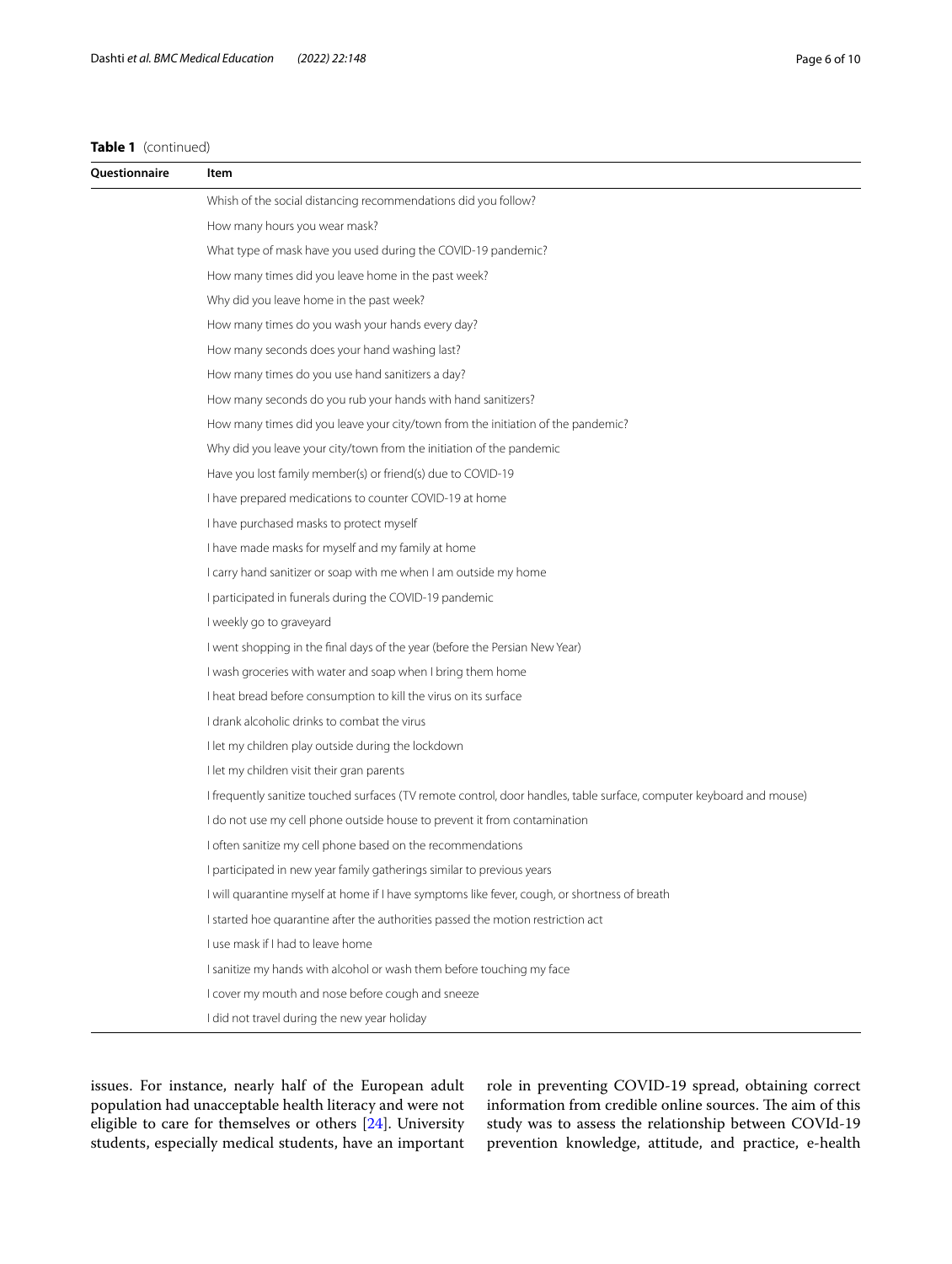# <span id="page-6-0"></span>**Table 2** Demographic characteristics of the students as per education groups

| Variable                                |                          | Total<br>$N = 925$ | Medical<br>$n = 284$ | Non-medical<br>$n = 641$ | $\overline{P}$ |
|-----------------------------------------|--------------------------|--------------------|----------------------|--------------------------|----------------|
| Age (years)                             |                          | 23.00 (4.00)       | 22.00 (3.00)         | 23.00 (4.00)             | $0.119 +$      |
| Gender                                  | Male                     | 647 (69.9%)        | 244 (85.9%)          | 403 (62.9%)              | $< 0.001*$     |
|                                         | Female                   | 278 (30.1%)        | 40 (14.1%)           | 238 (37.1%)              |                |
| Level of education                      | Diploma                  | 133 (14.4%)        | 25 (8.8%)            | 108 (16.8%)              | $< 0.001*$     |
|                                         | Bachelor                 | 599 (64.8%)        | 209 (73.6%)          | 390 (60.8%)              |                |
|                                         | Masters                  | 152 (16.4%)        | 28 (9.9%)            | 124 (19.3%)              |                |
|                                         | PhD                      | 41 (4.4%)          | 22 (7.7%)            | 19 (3.0%)                |                |
| Type of university                      | Semi-governmental (Azad) | 348 (37.6%)        | 130 (45.8%)          | 218 (34.0%)              | $0.006*$       |
|                                         | Public                   | 543 (58.7%)        | 147 (51.8%)          | 396 (61.8%)              |                |
|                                         | Private                  | 21 (2.3%)          | 5(1.8%)              | 16 (2.5%)                |                |
|                                         | Part time (Payam Noor)   | 13 (1.4%)          | $2(0.7\%)$           | 11 (1.7%)                |                |
| Academic semester                       |                          | 4.00(3.00)         | 5.00(3.00)           | 3.00(3.00)               | $< 0.001 +$ *  |
| Marital status                          | Single                   | 737 (79.7%)        | 212 (74.6%0)         | 525 (81.9%)              | $0.011*$       |
|                                         | Married                  | 188 (20.3%)        | 72 (25.4%)           | 116 (18.1%)              |                |
| Duration of internet use (hours/day)    |                          | 5.00(4.00)         | 6.00(4.00)           | 6.00(4.00)               | $0.109 +$      |
| History of COVID-19 infection in family |                          | 524 (56.6%)        | 110 (38.7%)          | 414 (64.6%)              | $< 0.001*$     |
| Influenza vaccination last year         |                          | 394 (42.6%)        | 88 (31.0%)           | 306 (47.7%)              | $< 0.001*$     |
| Having thermometer at home              |                          | 520 (56.2%)        | 173 (60.9%)          | 347 (54.1%)              | 0.055          |
|                                         |                          |                    |                      |                          |                |

*PhD* Doctor of Phylosophy

Ɨ Median and interquartile range were used and the comparison was conducted using Mann–Whitney test

Frequency and percentage were used for all data except for age and the comparison was conducted using chi-square test

<span id="page-6-1"></span>**Table 3** Knowledge, attitude, practice and EHEALS scores of the students as per education groups

| Variable           | Total<br>$N = 925$ | <b>Medical</b><br>$n = 284$               | Non-medical<br>$n = 641$ | D          |
|--------------------|--------------------|-------------------------------------------|--------------------------|------------|
| Knowledge<br>score |                    | 32.00 (27.00) 52.00 (27.00) 28.00 (15.00) |                          | $< 0.001*$ |
| Attitude score     | 3.00(2.00)         | 4.00(1.00)                                | 3.00(2.00)               | $< 0.001*$ |
| Practice score     | 22.00 (11.00)      | 28.00 (8.00)                              | 20.00 (8.00)             | $< 0.001*$ |
| P-EHEALS score     | 28.00 (9.00)       | 30.00 (8.00)                              | 26.00 (9.00)             | $< 0.001*$ |

Median and interquartile range were used and the comparison was conducted using Mann–Whitney test

<span id="page-6-2"></span>**Table 4** Relationship between practice score and other variables

| Variable                           | <b>Standardized</b><br>Beta | р          |
|------------------------------------|-----------------------------|------------|
| Knowledge score                    | 0.516                       | $< 0.001*$ |
| Attitude score                     | 0.227                       | $< 0.001*$ |
| COVID-19 infected person in family | 0.113                       | $< 0.001*$ |
| Age                                | 0.109                       | $< 0.001*$ |
| University type                    | $-0.027$                    | 0.170      |
| Non-medical field of education     | $-0.081$                    | $0.001*$   |
| <b>FHFALS</b> score                | 0.049                       | $0.018*$   |
| Male gender                        | $-0.050$                    | $0.013*$   |

\* Signifcant relationship

literacy and demographic and academic parameters among university students.

The findings of this study showed that the level of knowledge and attitude of medical students about COVID-19 were acceptable (above 70% of the maximum score). However, the level of knowledge in non-medical students. Practice score was low in both the medical and non-medical students. Medical students had higher scores in all KAP felds. Furthermore, this study showed that COVID-19 prevention practice was signifcantly related to knowledge, attitude, e-health literacy, having a COVID-19 infected family member, older age, studying in medical feld, and female gender. Knowledge, attitude and having a COVID-19 infected family member were the most important predictors of practice followed by age, feld of education, gender, and EHEALS score.

Similar to the fndings of this study, a study regarding preventive behavior against infuenza in among Iranian school students 2010 showed a signifcant relationship between practice scores and the scores of knowledge, perceived benefts, sensitivity and perceived severity [\[25](#page-8-22)]. The study also reported that the level of knowledge of the students was low [\[25](#page-8-22)]. In another study on the KAP of medical students about hospital infections, the level of knowledge and attitude were reported to be acceptable. This finding was similar to the findings of our study  $[26]$  $[26]$ .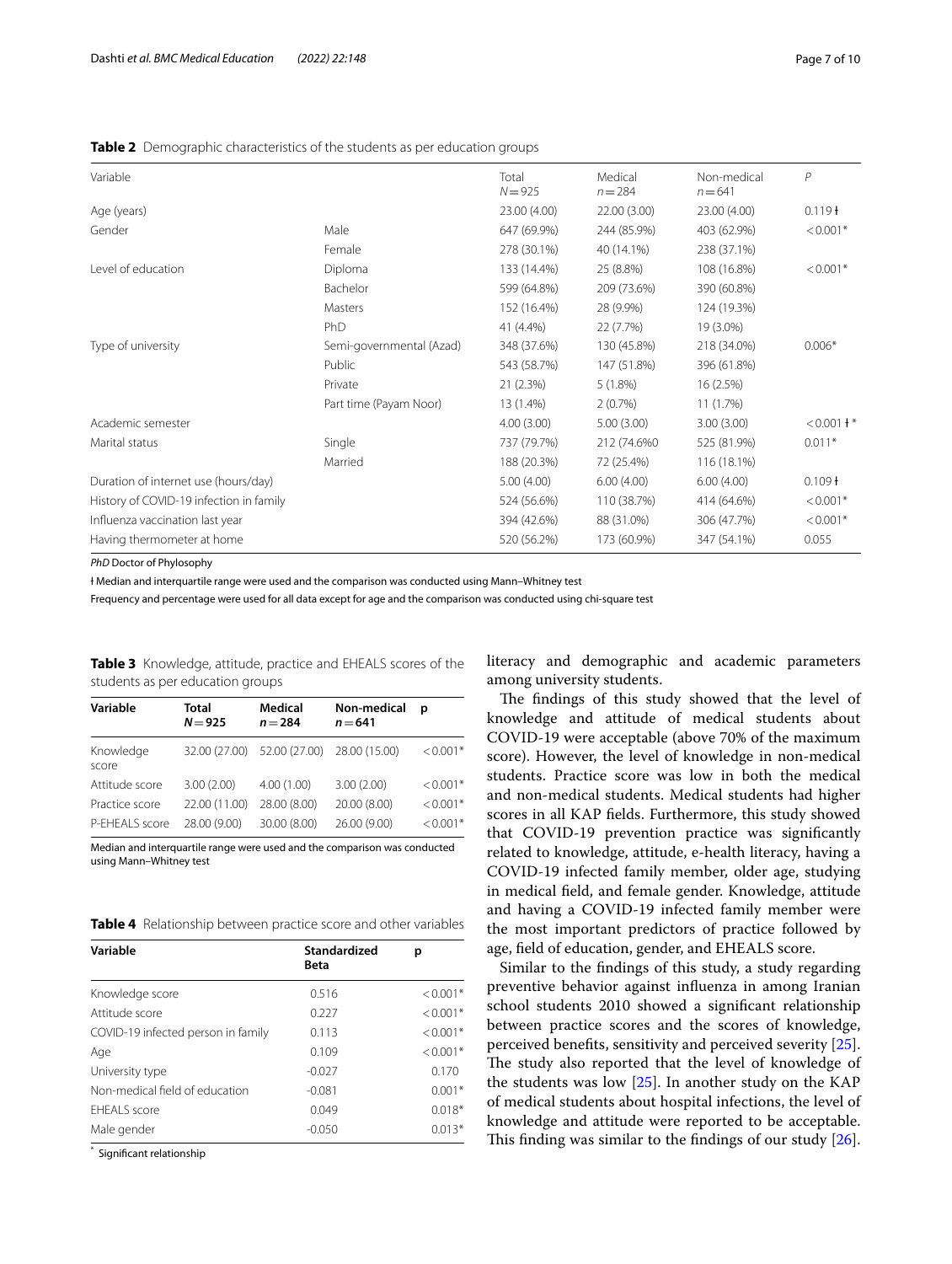In a cross-sectional study on 872 university students in China, the level of knowledge regarding COVID-19 was reported to be acceptable  $[27]$  $[27]$ . This finding was attributed to great education campaigns that were mostly conducted through internet [[27](#page-8-24)]. Similar studies indicated acceptable level of knowledge regarding COVID-19 in university students [[28,](#page-8-25) [29\]](#page-8-26). University students are supposed to have high level of knowledge due to their access to academic resources and their knowledge about obtaining information from credible sources.

E-health literacy has an important role in COVID-19 prevention and control due to the emergence of the disease and social distancing rules. These conditions prevent individuals from obtaining information from face-toface interaction with health care providers. The findings of our study showed that students with higher e-health literacy had higher knowledge and practice in preventing COVID-19. It was previously shown that E-health literacy was signifcantly correlated with knowledge, and improvement in health behavior and quality of life. This fnding was in line with the fndings of our study [[30,](#page-8-27) [31](#page-8-28)].

The findings of this study showed a significant difference in level of education, type of university, academic semester, marital status, having a COVID-19 infected family member, and receiving infuenza vaccine in the past year between medical and non-medical students. These findings were in line with the findings of previous studies in South Korea, Hong Kong and the United kingdom [[32,](#page-8-29) [33](#page-8-30)]. A study on KAP of COVID-19 in Iranian university students showed that the level of knowledge of university students was high  $[28]$  $[28]$ . The study also reported that the level of knowledge was related to the feld of education, marital status, academic year, number of family members and the academic performance of the students  $[28]$  $[28]$ . This finding was also in line with the findings of our study. Other studies that were conducted on university students in Iran reported that medical students had higher level of knowledge on COVID-19 compared to non-medical students [\[29](#page-8-26), [34](#page-8-31)]. Due to the medical background and compatibility of education credits, medical students have a higher e-Health literacy and performance compared to non-medical students. As medical students have to attend clinical wards, they have higher attitude toward learning protection methods against COVID-19 to protect themselves. This might be a reason for a higher level of knowledge and attitude in medical students compared to non-medical students.

The findings of this study showed that gender was signifcantly related to COVID-19 prevention practices. Similarly, a previous study showed that health related behaviors, including participation in screening and prevention strategies, were more common among women compared to men. It was stated that gender has a role in perceived responsibility and ability to obtain information as well as understanding the thread due to the disease and gender preference in the society [\[35\]](#page-8-32). Similarly, in another study, men were found to have lower level of knowledge and practice in relation to COVID-19 prevention compared to women  $[36]$  $[36]$ . The findings of this study also showed that having a COVID-19 infected family member was among the predictors for COVID-19 preventive practices. Having an infected family member is an alarming sign for all family members and makes them keener to obtain knowledge and perform preventive strategies.

Furthermore, older students were found to have higher practice scores compared to younger students in our study. This finding can be justified by a higher level of knowledge due to the higher duration of academic studies and better perception of the disease among older students compared to younger students. Due to the special role of students in COVID-19 pandemic based on the fndings of some studies regarding the association between higher e-Health literacy and higher general health in Iranian students [[21](#page-8-18), [37](#page-9-1)], It seems that promoting e-Health literacy regarding COVID-19 can help prevent this disease.

## **Conclusion**

Regarding the role of university students in preventing COVID-19 spread, there is a need to educate and enable students obtain health information from reliable online sources. Educations can be conducted through workshops to improve attitudes and motivate students in performing preventive behaviors. The findings of our study indicated that stakeholders should focus more on improving the e-Health literacy of students in order to increase their knowledge, attitude and practice regarding COVID-19. This study also indicated that non-medical students need to be educated on e-Health literacy.

#### **Acknowledgements**

None

#### **Authors' contributions**

Study concept and design: S. D., and N. R.; analysis and interpretation of data: N. R., and S. D.; drafting of the manuscript: D. A.; critical revision of the manuscript for important intellectual content: D. A., N. R., and S. D.; statistical analysis: S.D. All authors read and approved the fnalmanuscript.

#### **Funding**

This work was fnancially supported by the Hormozgan University of Medical Sciences (grant no.:990212).

#### **Availability of data and materials**

The collected data in this research is owned by the university and the data will be available through contact with the university through the corresponding author.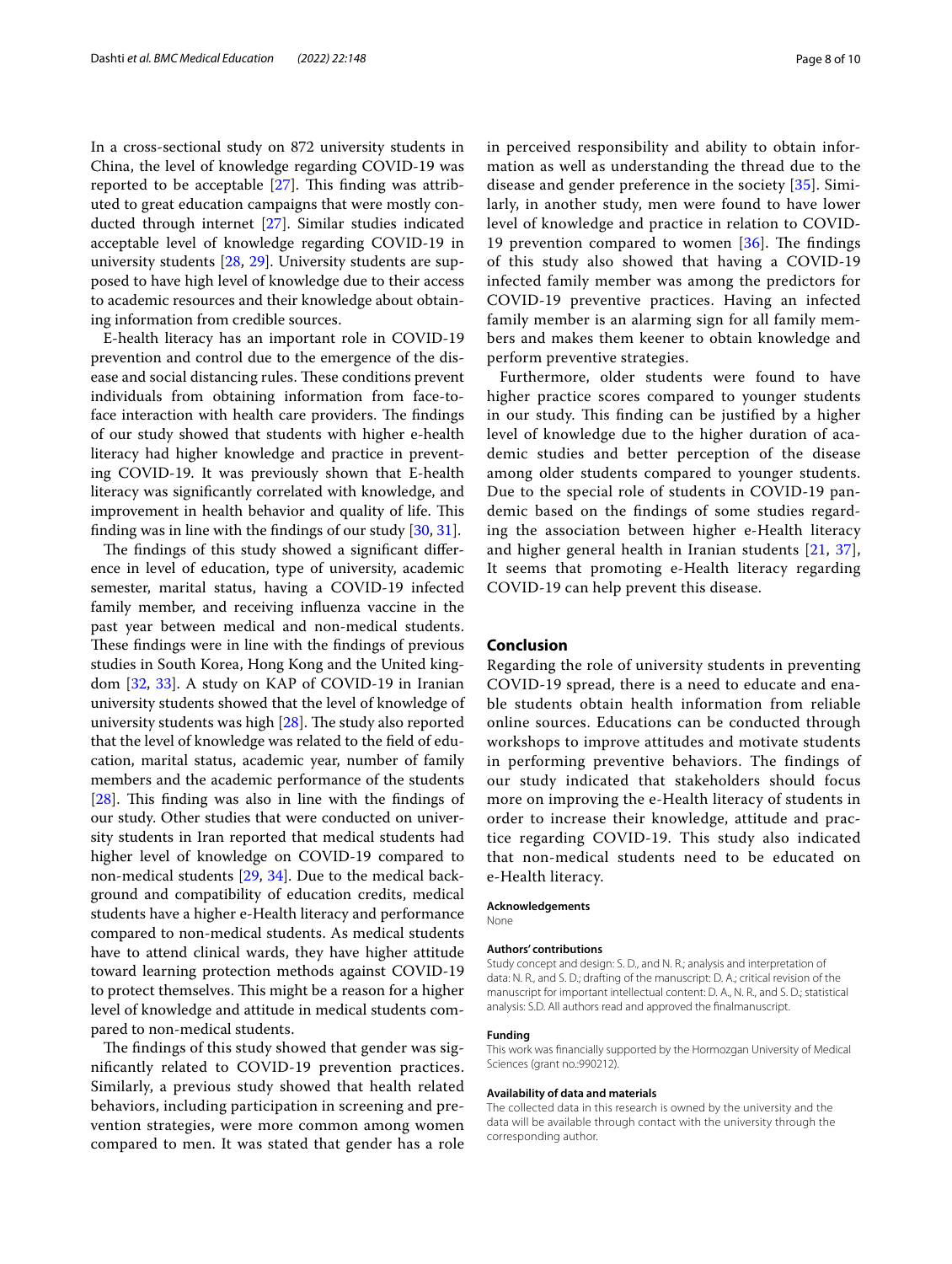# **Declarations**

#### **Ethics approval and consent to participate**

The study was approved by the Vice Chancellery of Technology and Research of the Hormozgan University of medical Sciences (Code: IR.HUMS. REC.1399.285). The authors confrm that all methods were performed in accordance with the relevant guidelines and regulations.

All methods were performed in accordance with the University and International guidelines and regulations.

Informed consent was obtained from all subjects.

#### **Consent for publication**

Not applicable.

#### **Competing interests**

No confict of interest declared.

## **Author details**

<sup>1</sup> Department of Midwifery, Faculty of Nursing and Midwifery, Mashhad Medical Sciences, Islamic Azad University, Mashhad, Iran. <sup>2</sup> Mother and Child Welfare Research Center, Hormozgan University of Medical Sciences, Bandar Abbas, Iran.

Received: 1 December 2021 Accepted: 28 February 2022 Published online: 05 March 2022

#### **References**

- <span id="page-8-0"></span>1. Morens DM, Folkers GK, Fauci AS. The challenge of emerging and reemerging infectious diseases. Nature. 2004;430(6996):242–9.
- <span id="page-8-1"></span>2. Chhikara BS, Rathi B, Singh J, Poonam F. Corona virus SARS-CoV-2 disease COVID-19: Infection, prevention and clinical advances of the prospective chemical drug therapeutics. Chem Biol Lett. 2020;7(1):63–72.
- <span id="page-8-2"></span>3. Roozbeh N, Amirian A, Abdi F. Coronavirus and Male Infertility: Letter to the Editor. Tehran Univ Med J 2020. 2020;78(9):630–1. http:// tumjtumsacir.
- 4. Su Z, McDonnell D, Wen J, Kozak M, Abbas J, Šegalo S, et al. Mental health consequences of COVID-19 media coverage: the need for efective crisis communication practices. Glob Health. 2021;17(1):1–8.
- <span id="page-8-3"></span>5. YoosefLebni J, Abbas J, Moradi F, Salahshoor MR, Chaboksavar F, Irandoost SF, et al. How the COVID-19 pandemic efected economic, social, political, and cultural factors: A lesson from Iran. Int J Soc Psychiatry. 2021;67(3):298–300.
- <span id="page-8-4"></span>6. Paraskevis D, Kostaki EG, Magiorkinis G, Panayiotakopoulos G, Sourvinos G, Tsiodras S. Full-genome evolutionary analysis of the novel corona virus (2019-nCoV) rejects the hypothesis of emergence as a result of a recent recombination event. Infect, Genet Evol. 2020;79:104212.
- <span id="page-8-5"></span>7. Organization WH. Statement on the second meeting of the International Health Regulations (2005) Emergency Committee regarding the outbreak of novel coronavirus (2019-nCoV). 2005.
- <span id="page-8-6"></span>8. Rothan HA, Byrareddy SN. The epidemiology and pathogenesis of coronavirus disease (COVID-19) outbreak. J Autoimmun. 2020;109:102433.
- <span id="page-8-7"></span>9. Cascella M, Rajnik M, Cuomo A, Dulebohn SC, Di Napoli R. Features, evaluation and treatment coronavirus (COVID-19). Statpearls [internet]. Treasure Island: StatPearls Publishing; 2020.
- <span id="page-8-8"></span>10. Zhou F, Yu T, Du R, Fan G, Liu Y, Liu Z, et al. Clinical course and risk factors for mortality of adult inpatients with COVID-19 in Wuhan, China: a retrospective cohort study. The lancet. 2020;395(10229):1054–62.
- <span id="page-8-9"></span>11. Ammenwerth E, Brender J, Nykänen P, Prokosch H-U, Rigby M, Talmon J. Visions and strategies to improve evaluation of health information systems: Refections and lessons based on the HIS-EVAL workshop in Innsbruck. Int J Med Inform. 2004;73(6):479–91.
- 12. Kaplan B. Evaluating informatics applications—some alternative approaches: theory, social interactionism, and call for methodological pluralism. Int J Med Inform. 2001;64(1):39–56.
- <span id="page-8-10"></span>13. Abbas J, Aman J, Nurunnabi M, Bano S. The impact of social media on learning behavior for sustainable education: Evidence of students from selected universities in Pakistan. Sustainability. 2019;11(6):1683.
- <span id="page-8-11"></span>14. Afshari M, Khazaei S, Bahrami M, Merati H. Investigating adult health literacy in Tuyserkan city. J Educ Community Health. 2014;1(2):48–55.
- <span id="page-8-12"></span>15. Najaf S, Davarinia A, Shaban H, Zarvandi R. The comparison of students and faculty members' viewpoints on barriers and facilitators of research activities among student in Gonabad University of Medical Sciences in 2017. Iranian J Nurs Res. 2019;13(6):54–62.
- <span id="page-8-13"></span>16. Pan A, Wu T. Wuhan COVID-19, data–an example to show the importance of public health interventions to fght against the pandemic. Toxicol. 2020;441:152523.
- <span id="page-8-14"></span>17. Ali M, Shah STH, Imran M, Khan A. The role of asymptomatic class, quarantine and isolation in the transmission of COVID-19. J Biol Dyn. 2020;14(1):389–408.
- <span id="page-8-15"></span>18. Zhong B-L, Luo W, Li H-M, Zhang Q-Q, Liu X-G, Li W-T, et al. Knowledge, attitudes, and practices towards COVID-19 among Chinese residents during the rapid rise period of the COVID-19 outbreak: a quick online cross-sectional survey. Int J Biol Sci. 2020;16(10):1745.
- <span id="page-8-16"></span>19. Tehrani Banihashemi S-A, Haghdoost AA, Amirkhani MA, Alavian S-M, Asgharifard H, Baradaran H, et al. Health literacy and the infuencing factors: a study in fve provinces of Iran. Strides Dev Med Educ. 2007;4(1):1–9.
- <span id="page-8-17"></span>20. Jahanshahi AA, Dinani MM, Madavani AN, Li J, Zhang SX. The distress of Iranian adults during the Covid-19 pandemic–More distressed than the Chinese and with diferent predictors. Brain Behav Immun. 2020;87:124.
- <span id="page-8-18"></span>21. Kermani M, Pourfarrokh P, Jamali J. Assessment of the Level of Awareness of Students of Mashhad University of Medical Sciences about COVID-19 Disease in 2020. Navid No. 2020;23(74):53–64.
- <span id="page-8-19"></span>22. Dashti S, Peyman N, Tajfard M, Esmaeeli H. E-Health literacy of medical and health sciences university students in Mashhad, Iran in 2016: a pilot study. Electron Physician. 2017;9(3):3966.
- <span id="page-8-20"></span>23. Abdel-Latif MM. The enigma of health literacy and COVID-19 pandemic. Public Health. 2020;185:95.
- <span id="page-8-21"></span>24. Paakkari L, Okan O. COVID-19: health literacy is an underestimated problem. The Lancet Public Health. 2020;5(5):e249–50.
- <span id="page-8-22"></span>25. Najimi A, Sharif Gh, Alidoosti M, Moazzemi Goudarzi A. Evaluation of the status of behaviors preventing the spread and spread of infuenza type A based on the health belief model. danesh va tandorosti. 2010;5:171.
- <span id="page-8-23"></span>26. Najaf S, Kokabi E, Khalili F. The Knowledge, Attitude, and Practice of Students at Gonabad University of Medical Sciences Regarding Nosocomial Infection in 2018. Health and Development Journal. 2020;9(1):43–54.
- <span id="page-8-24"></span>27. Peng Y, Pei C, Zheng Y, Wang J, Zhang K, Zheng Z, et al. A cross-sectional survey of knowledge, attitude and practice associated with COVID-19 among undergraduate students in China. BMC Public Health. 2020;20(1):1–8.
- <span id="page-8-25"></span>28. Rahmanian M, Dorodchi A, Zarenezhad M, Hatami N, Javdani F, Kalani N. Knowledge, Attitude and Practice of Students of Jahrom University of medical sciences to the new coronavirus (Covid-19). Med J Mashhad Univ Med Sci. 2020;63(3):2359–69.
- <span id="page-8-26"></span>29. Khasawneh AI, Humeidan AA, Alsulaiman JW, Bloukh S, Ramadan M, Al-Shatanawi TN, et al. Medical students and COVID-19: Knowledge, attitudes, and precautionary measures. A descriptive study from Jordan. Fronti Public Health. 2020;8:253.
- <span id="page-8-27"></span>30. Del Giudice P, Bravo G, Poletto M, De Odorico A, Conte A, Brunelli L, et al. Correlation between eHealth literacy and health literacy using the eHealth literacy scale and real-life experiences in the health sector as a proxy measure of functional health literacy: cross-sectional web-based survey. Journal of medical Internet research. 2018;20(10):e281.
- <span id="page-8-28"></span>31. Li X, Liu Q. Social media use, eHealth literacy, disease knowledge, and preventive behaviors in the COVID-19 pandemic: cross-sectional study on Chinese netizens. J Med Internet Res. 2020;22(10):e19684.
- <span id="page-8-29"></span>32. Rubin GJ, Amlôt R, Page L, Wessely S. Public perceptions, anxiety, and behaviour change in relation to the swine fu outbreak: cross sectional telephone survey. Bmj. 2009;339:b2651.
- <span id="page-8-30"></span>33. Tang CS-k, Wong C-y. Factors infuencing the wearing of facemasks to prevent the severe acute respiratory syndrome among adult Chinese in Hong Kong. Preventive Med. Preventive Med. 2004;39(6):1187–93.
- <span id="page-8-31"></span>34. Ramezankhani A, Ghafari M, Rakhshani F, Ghanbari S, Azimi S. Comparison of health literacy between medical and non-medical students in Shahid Beheshti Universities in the academic year 92–93. Pajoohandeh J. 2015;20(2):78–85.
- <span id="page-8-32"></span>35. Deeks A, Lombard C, Michelmore J, Teede H. The effects of gender and age on health related behaviors. BMC Public Health. 2009;9(1):213.